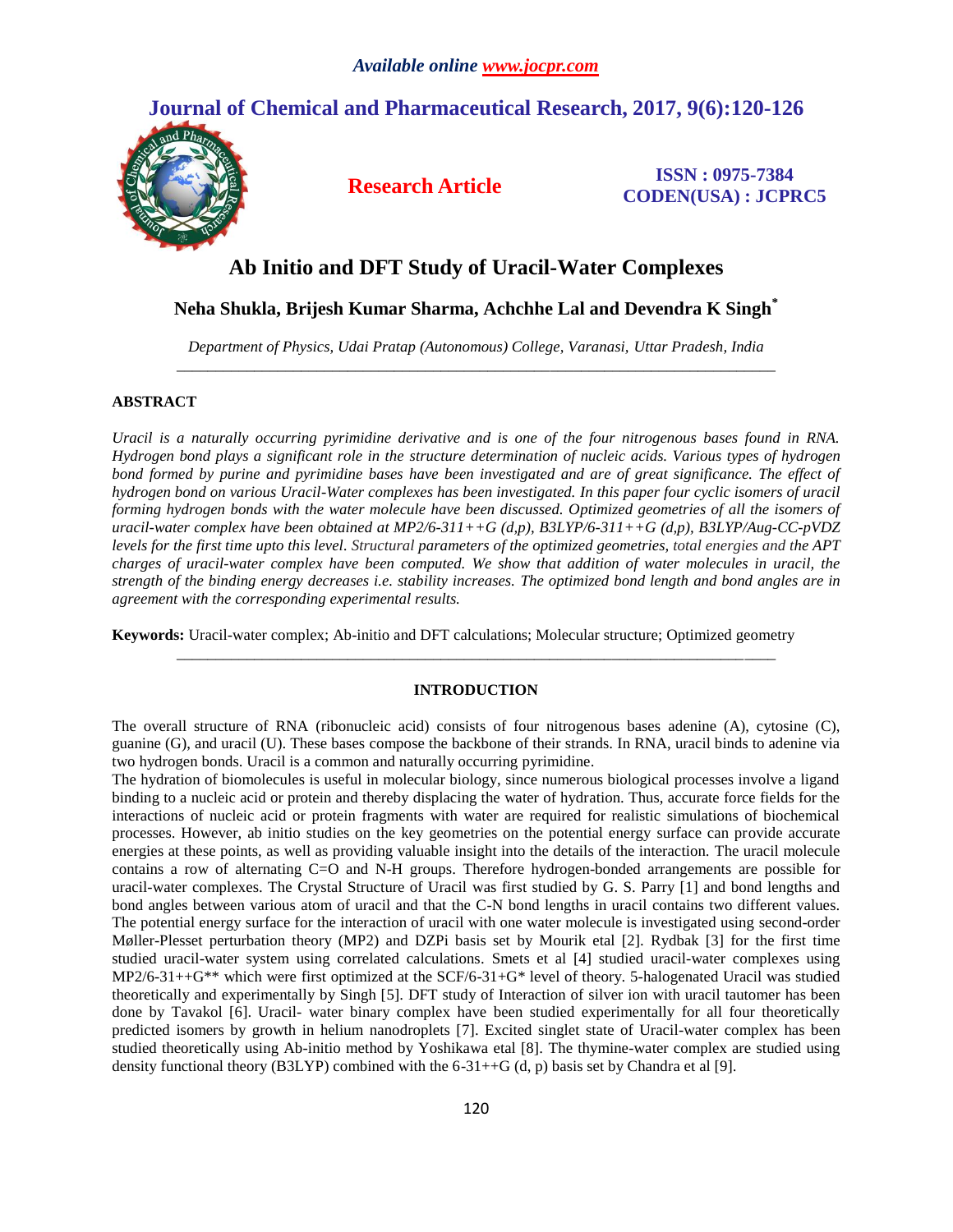Four stable structure for uracil-water complex has been found in this work. The four isomers of uracil-water reported here have been reported earlier [2,8,10]. Optimized geometries of all the four isomers of uracil-water complex have been obtained at MP2/6-311++(d,p), B3LYP/6-311++ G (d,p), B3LYP/Aug-CC-pVDZ levels. Structural parameters of the optimized geometries, total energies and the APT charges of uracil-water complex have been computed. We show that addition of water molecules in uracil, the strength of the binding energy decreases i.e. stability increases. The optimized bond length and bond angles are in agreement with the corresponding experimental results.

\_\_\_\_\_\_\_\_\_\_\_\_\_\_\_\_\_\_\_\_\_\_\_\_\_\_\_\_\_\_\_\_\_\_\_\_\_\_\_\_\_\_\_\_\_\_\_\_\_\_\_\_\_\_\_\_\_\_\_\_\_\_\_\_\_\_\_\_\_\_\_\_\_\_\_\_\_\_\_\_\_\_\_\_\_\_\_\_\_\_

# **COMPUTATIONAL METHODOLOGY**

The ground state geometries and vibrational spectra for free Uracil and its hydrogen-bonded complexes with molecules of water have been optimized. The total energies, structural parameters of the optimized geometries and the APT charges of have been computed using ab initio method:-(i) MP2 [11]and hybrid density functional theory (DFT) methods- (ii) B3LYP which uses Becke's three-parameter functional [12-14] with nonlocal correlation provided by Lee–Young–Parr expression [15] with 6-311++ G (d,p) and Aug-CC-pVDZ basic sets. For theoretical study, we have used GAUSSIAN 09 [16] package of programs without any constraint on the geometry.

Initially Ab initio calculations were done using  $MP_2/6-311++G$  (d,p) level. The optimized geometry at the MP2/6- $311++ G$  (d,p) level was taken as the input structure for the DFT calculation using B3LYP/6-311++ G (d,p) level. Similarly, the optimized geometry at the B3LYP/6-311++ G  $(d, p)$  level was used as the input structure for the calculation at the B3LYP/ Aug-CC-pVDZ level. The geometries were optimized by minimizing the energies without imposing any constraint on the geometry. It has well known that this level of theory is sufficient to reliably predict molecular geometries hydrogen bonded systems.

The geometry of the free uracil and uracil-water complex have been fully optimized by ab-initio using MP2/6-  $311++G$  (d,p) and the density functional theory using B3LYP/6-311++ G (d,p), B3LYP/Aug- CC-pVDZ levels for the first time. The optimized structure of free uracil and four isomers at  $B3LYP/6-311++ G$  (d,p) along with atomic numbering have been shown in Figures 1 and 2 (a-d) respectively.



**Figure 1: Optimized structure of free Uracil at B3LYP/6-311++G (d,p)**



**Figure 2: (a-d): Optimized structure of four stable isomers of Uracil-Water compexes obtained at B3LYP/6-311++G (d,p) level. (Red: Oxygen; Blue: Nitrogen; Grey: Carbon; White: Hydrogen)**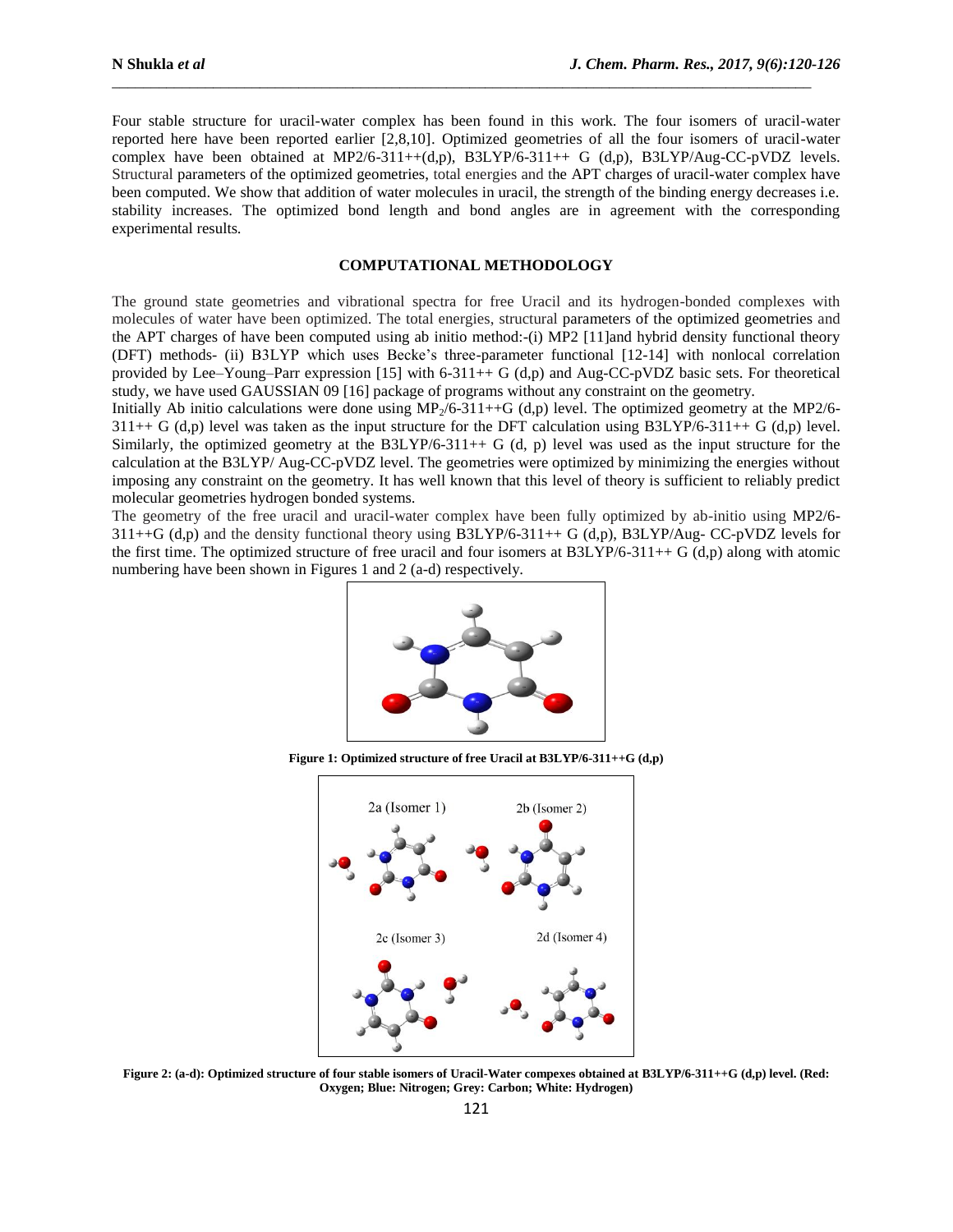# **RESULT AND DISCUSSIONS**

\_\_\_\_\_\_\_\_\_\_\_\_\_\_\_\_\_\_\_\_\_\_\_\_\_\_\_\_\_\_\_\_\_\_\_\_\_\_\_\_\_\_\_\_\_\_\_\_\_\_\_\_\_\_\_\_\_\_\_\_\_\_\_\_\_\_\_\_\_\_\_\_\_\_\_\_\_\_\_\_\_\_\_\_\_\_\_\_\_\_

### **Total energies (Hartree) for free Uracil and Uracil-Water complexes**

Table 1 shows energies of free uracil and uracil-water complexes. From Table 1 we see that stability of uracil molecule increases when we use DFT method B3LYP than the ab-initio method MP2. Also in four isomers of Uracil-Water complexes, the isomer 1 is most stable having least optimized energy while isomers 2 and 3 are always higher in energies and very similar energies. Isomer 4 has higher energy to all isomers as weak hydrogen bond is involved in this isomer. We also see that as uracil-water complex is more stable than the free uracil molecule.

| Complex  | $MP2/6-311++G(d,p)$ | $B3LYP/6-311++G(d,p)$ | B3LYP/Aug-CC-pVDZ |
|----------|---------------------|-----------------------|-------------------|
| Uracil   | -413.849589         | -414.9461817          | -414.8842574      |
| Isomer 1 | -490.1425106        | -491.4215643          | -491.3447523      |
| Isomer 2 | -490.1393317        | -491.4180688          | -491.3413123      |
| Isomer 3 | -490.1399392        | -491.4191045          | -491.3424643      |
| Isomer 4 | -490.1369726        | -491.4160114          | -491.3398372      |

**Table 1: Total energies for free Uracil and Uracil-Water complexes**

#### **Structural parameters**

The optimized geometrical parameters namely bond lengths (in  $\hat{A}$ ) and bond angles (in Degree) of the uracil and uracil-water complexes computed at the B3LYP/ 6-311++G (d,p) and B3LYP/Aug-CC-pVDZ levels are collected in Tables 2 and 3.

| Table 2: Optimized Bond lengths (A) and Bond angles (Degree) of free Uracil and Uracil-Water complexes at B3LYP/ 6-311++ G (d,p) |
|----------------------------------------------------------------------------------------------------------------------------------|
| level                                                                                                                            |

| <b>Parameters</b>                              | <b>Experimental Ref.</b> [1] | Free uracil | <b>Isomer 1</b> | <b>Isomer 2</b> | <b>Isomer 3</b> | <b>Isomer 4</b> |  |
|------------------------------------------------|------------------------------|-------------|-----------------|-----------------|-----------------|-----------------|--|
| <b>Bond length</b>                             |                              |             |                 |                 |                 |                 |  |
| C2N3                                           | 1.384                        | 1.38339     | 1.37772         | 1.37437         | 1.38308         | 1.38624         |  |
| C2N1                                           | 1.344                        | 1.39339     | 1.38337         | 1.38772         | 1.39668         | 1.39135         |  |
| C6N1                                           | 1.341                        | 1.37493     | 1.37236         | 1.37646         | 1.37135         | 1.37491         |  |
| C <sub>5</sub> C <sub>6</sub>                  | 1.408                        | 1.34722     | 1.34886         | 1.34586         | 1.34835         | 1.34793         |  |
| C4N3                                           | 1.374                        | 1.41255     | 1.41472         | 1.41232         | 1.4009          | 1.40289         |  |
| C <sub>4</sub> C <sub>5</sub>                  | 1.411                        | 1.45789     | 1.45552         | 1.4601          | 1.45367         | 1.45351         |  |
| C <sub>4</sub> O <sub>8</sub>                  | 1.241                        | 1.21498     | 1.21521         | 1.21439         | 1.22663         | 1.22418         |  |
| C <sub>2</sub> O <sub>7</sub>                  | 1.23                         | 1.2122      | 1.22404         | 1.22357         | 1.21134         | 1.21146         |  |
| N3H3                                           |                              | 1.01273     | 1.0127          | 1.02386         | 1.02451         | 1.01284         |  |
| N1H1                                           |                              | 1.00895     | 1.02124         | 1.00888         | 1.00908         | 1.00922         |  |
| C5H5                                           |                              | 1.07917     | 1.07923         | 1.07932         | 1.079           | 1.08044         |  |
| C6H <sub>6</sub>                               |                              | 1.08273     | 1.08273         | 1.08263         | 1.0828          | 1.08261         |  |
| <b>Bond angles</b>                             |                              |             |                 |                 |                 |                 |  |
| $C4-N3-C2$                                     | 124.7                        | 128.12607   | 127.74067       | 127.24236       | 127.26523       | 127.83081       |  |
| $N3-C2-N1$                                     | 115.6                        | 112.90466   | 113.90883       | 114.05          | 113.22123       | 112.80472       |  |
| $C2-N1-C6$                                     | 123.6                        | 123.60374   | 122.89299       | 123.30203       | 123.63668       | 123.63392       |  |
| $N1-C6-C5$                                     | 121.5                        | 121.9612    | 122.32781       | 121.62174       | 121.67947       | 122.08342       |  |
| $C6-C5-C4$                                     | 116.4                        | 119.88331   | 119.80474       | 119.96155       | 119.54833       | 119.29929       |  |
| $C5-C4-N3$                                     | 118.1                        | 113.52102   | 113.32405       | 113.82122       | 114.64848       | 114.34784       |  |
| O8-C4-N3                                       | 118.3                        | 120.28353   | 120.117         | 120.51049       | 120.64984       | 119.60417       |  |
| C <sub>4</sub> -N <sub>3</sub> -H <sub>3</sub> | $\overline{a}$               | 116.26129   | 116.36453       | 117.54972       | 116.15971       | 116.52173       |  |
| $C2-N3-H3$                                     |                              | 115.61264   | 115.89391       | 115.20785       | 116.57506       | 115.64746       |  |
| N3-C2-O7                                       | 119.9                        | 124.29132   | 123.13393       | 124.39713       | 124.4642        | 124.05135       |  |
| $N1-C2-O7$                                     | 124.5                        | 122.80401   | 122.95723       | 121.55283       | 122.31453       | 123.14394       |  |
| $C2-N1-H1$                                     | $\overline{a}$               | 115.18978   | 115.05502       | 115.33292       | 115.06602       | 115.18923       |  |
| C6-N1-H1                                       |                              | 121.20648   | 122.05183       | 121.3644        | 121.29728       | 121.17685       |  |
| N1-C6-H6                                       | $\overline{a}$               | 115.34806   | 115.08547       | 115.4048        | 115.57602       | 115.36752       |  |
| C5-C6-H6                                       | $\overline{\phantom{a}}$     | 122.69074   | 122.58672       | 122.97344       | 122.74451       | 122.54905       |  |
| $C6-C5-H5$                                     |                              | 121.91086   | 121.98232       | 121.91339       | 122.10197       | 122.36799       |  |
| $C4-C5-H5$                                     |                              | 118.20583   | 118.2129        | 118.12505       | 118.34957       | 118.33272       |  |
| $C5-C4-08$                                     | 123.6                        | 126.19545   | 126.55895       | 125.66826       | 124.70167       | 126.048         |  |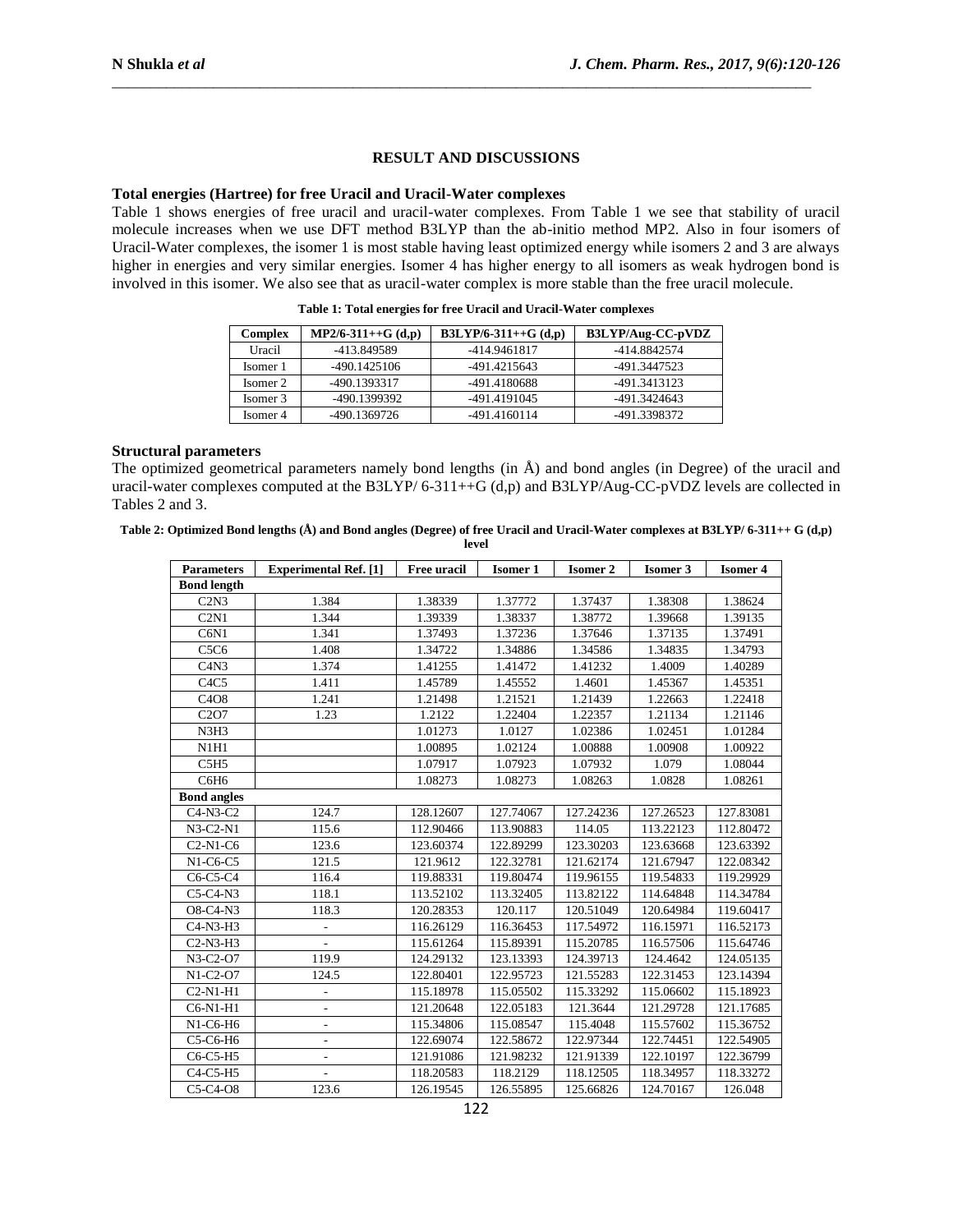Also the Optimized bond lengths (in  $\hat{A}$ ) and bond angles (in Degree) of free uracil and Isomer 1 (most stable isomer) of uracil-water complexes at MP2/6-311++ G (d,p) level are collected in Table 4. For atomic numbering scheme, see Figures 1 and 2(a-d). The magnitudes of the bond lengths between the pairs  $(C_2=O_7)$  and  $(C_4=O_8)$  in uracil are found to be nearly equal and the slightly difference is due to the higher electro-negativity of the  $O<sub>7</sub>$  atom which attracts more the C atom than the  $O_8$  atom in their respective bonds with the resulting a little smaller bond length than other bond in the all molecules. Here, it is noticeable that the  $N_1-C_6$  bond is found to be the smallest bond due the formation of the lone pair bond between  $N_1$  and  $C_6$  atoms as shown in Figure 2a uracil as accordance to the uracil molecule due to one with single bonding and another localized double bond respectively. The bond lengths and bond angles obtained theoretically are in better agreement to their corresponding experimental values [1].

\_\_\_\_\_\_\_\_\_\_\_\_\_\_\_\_\_\_\_\_\_\_\_\_\_\_\_\_\_\_\_\_\_\_\_\_\_\_\_\_\_\_\_\_\_\_\_\_\_\_\_\_\_\_\_\_\_\_\_\_\_\_\_\_\_\_\_\_\_\_\_\_\_\_\_\_\_\_\_\_\_\_\_\_\_\_\_\_\_\_

| <b>Parameters</b>                              | <b>Experimental Ref.</b> [1] | Free uracil | Isomer 1  | <b>Isomer 2</b> | <b>Isomer 3</b> | <b>Isomer 4</b> |  |
|------------------------------------------------|------------------------------|-------------|-----------|-----------------|-----------------|-----------------|--|
| <b>Bond length</b>                             |                              |             |           |                 |                 |                 |  |
| C2N3                                           | 1.384                        | 1.38379     | 1.37786   | 1.37514         | 1.3835          | 1.38654         |  |
| C2N1                                           | 1.344                        | 1.39332     | 1.38357   | 1.38755         | 1.39646         | 1.39145         |  |
| C6N1                                           | 1.341                        | 1.37622     | 1.37355   | 1.37797         | 1.37255         | 1.37617         |  |
| C <sub>5</sub> C <sub>6</sub>                  | 1.408                        | 1.35292     | 1.35439   | 1.35146         | 1.35409         | 1.3535          |  |
| C4N3                                           | 1.374                        | 1.41198     | 1.41459   | 1.41186         | 1.40084         | 1.40299         |  |
| C4C5                                           | 1.411                        | 1.45946     | 1.45706   | 1.46136         | 1.45484         | 1.45513         |  |
| C <sub>4</sub> O <sub>8</sub>                  | 1.241                        | 1.22142     | 1.22142   | 1.22066         | 1.233           | 1.23018         |  |
| C <sub>2</sub> O <sub>7</sub>                  | 1.23                         | 1.21924     | 1.2313    | 1.23056         | 1.21826         | 1.21842         |  |
| N3H3                                           |                              | 1.01455     | 1.01456   | 1.02533         | 1.02615         | 1.01469         |  |
| N1H1                                           |                              | 1.01078     | 1.02291   | 1.01071         | 1.01092         | 1.01102         |  |
| C <sub>5</sub> H <sub>5</sub>                  |                              | 1.08566     | 1.08568   | 1.08571         | 1.08536         | 1.08629         |  |
| C6H <sub>6</sub>                               |                              | 1.0889      | 1.08893   | 1.08872         | 1.08894         | 1.08873         |  |
| <b>Bond angles</b>                             |                              |             |           |                 |                 |                 |  |
| $C4-N3-C2$                                     | 124.7                        | 127.91886   | 127.56052 | 127.02846       | 127.05782       | 127.64314       |  |
| $N3-C2-N1$                                     | 115.6                        | 113.20029   | 114.19961 | 114.33195       | 113.49625       | 113.09175       |  |
| $C2-N1-C6$                                     | 123.6                        | 123.54823   | 122.80735 | 123.25737       | 123.59786       | 123.58258       |  |
| $N1-C6-C5$                                     | 121.5                        | 121.83719   | 122.24781 | 121.49153       | 121.56538       | 121.953         |  |
| $C6-C5-C4$                                     | 116.4                        | 119.77634   | 119.68783 | 119.86325       | 119.43234       | 119.23066       |  |
| $C5-C4-N3$                                     | 118.1                        | 113.71905   | 113.49646 | 114.02611       | 114.84951       | 114.49886       |  |
| O8-C4-N3                                       | 118.3                        | 120.1309    | 119.93547 | 120.35202       | 120.47552       | 119.46035       |  |
| C <sub>4</sub> -N <sub>3</sub> -H <sub>3</sub> | $\overline{\phantom{a}}$     | 116.36731   | 116.40148 | 117.79625       | 116.09093       | 116.6656        |  |
| $C2-N3-H3$                                     |                              | 115.71383   | 116.03754 | 115.17519       | 116.85096       | 115.69126       |  |
| N3-C2-O7                                       | 119.9                        | 124.15848   | 122.99076 | 124.23177       | 124.33458       | 123.91724       |  |
| N1-C2-O7                                       | 124.5                        | 122.64111   | 122.80962 | 121.43624       | 122.16914       | 122.99101       |  |
| $C2-N1-H1$                                     | $\qquad \qquad \blacksquare$ | 115.1463    | 114.94037 | 115.33972       | 115.03313       | 115.15279       |  |
| C6-N1-H1                                       | $\overline{\phantom{a}}$     | 121.30547   | 122.25225 | 121.40265       | 121.36896       | 121.26464       |  |
| N1-C6-H6                                       | $\overline{\phantom{a}}$     | 115.47778   | 115.21662 | 115.5177        | 115.69808       | 115.47378       |  |
| C5-C6-H6                                       | $\overline{\phantom{a}}$     | 122.68503   | 122.53556 | 122.99076       | 122.73654       | 122.57321       |  |
| $C6-C5-H5$                                     | L,                           | 121.88643   | 121.93955 | 121.88474       | 122.03224       | 122.29462       |  |
| $C4-C5-H5$                                     | $\overline{\phantom{a}}$     | 118.33722   | 118.37261 | 118.252         | 118.53531       | 118.47471       |  |
| $C5-C4-08$                                     | 123.6                        | 126.15004   | 126.56807 | 125.62184       | 124.67497       | 126.04079       |  |

| Table 3: Optimized Bond lengths (Å) and Bond angles (Degree) of free Uracil and Uracil-Water complexes at B3LYP/ Aug-CC-pVDZ |  |
|------------------------------------------------------------------------------------------------------------------------------|--|
| level                                                                                                                        |  |

## **Atomic Polar Tensor (APT) charges**

The atomic polar tensor (APT) charges for the uracil and uracil-water complexes computed at the B3LYP/ 6-311++ G (d,p) and B3LYP/Aug-CC-pVDZ levels are collected in Tables 5 and 6. Also the APT charges for free uracil and Isomer 1 (most stable isomer) of uracil-water complexes at MP2/6-311++ G (d,p) level are collected in Table 7. For atomic numbering scheme, see Figures 1 and 2(a-d) respectively. In term of the electron charge  $1e = 1.602188x10^{-19}$ C. From Tables 5-7, we see that due to high negativity of the respective atoms compared to the other atoms results enhancement of the bond length. In free uracil we see that the bond length of the magnitudes of the bond lengths between the pairs (C<sub>2</sub>=O<sub>7</sub>) and (C<sub>4</sub>=O<sub>8</sub>) are found to be differed due as O<sub>7</sub> is more negative than the O<sub>8</sub>. Thus O<sub>7</sub> attracts more to C atom than  $O_8$  which gives difference in their bond lengths. Hence the bond length of  $(C_2=O_7)$  is shorter than the bond length of  $(C_4=O_8)$ . Similarly, with the help of APT charges we can explain the difference in the bond length of others pairs e.g. C2N1 & C6N1; C4C5 & C5C6.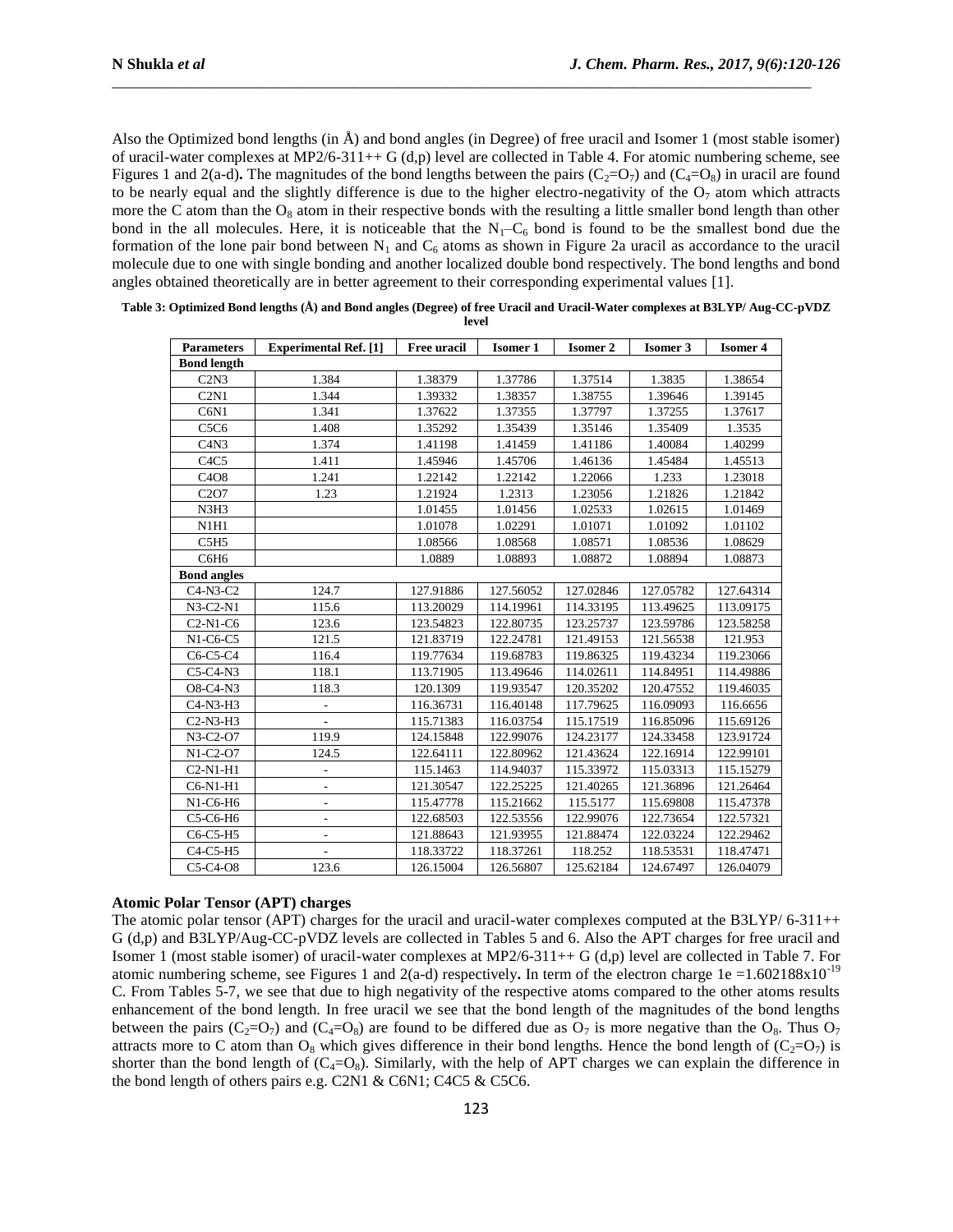| <b>Parameters</b>                              | <b>Experimental Ref.</b> [1] | <b>Free uracil</b> | <b>Isomer 1</b> |  |  |  |  |
|------------------------------------------------|------------------------------|--------------------|-----------------|--|--|--|--|
| <b>Bond length</b>                             |                              |                    |                 |  |  |  |  |
| $\overline{\text{C2N3}}$                       | 1.384                        | 1.38596            | 1.38107         |  |  |  |  |
| C2N1                                           | 1.344                        | 1.39037            | 1.382           |  |  |  |  |
| C6N1                                           | 1.341                        | 1.37657            | 1.3748          |  |  |  |  |
| C5C6                                           | 1.408                        | 1.35421            | 1.35569         |  |  |  |  |
| C4N3                                           | 1.374                        | 1.40878            | 1.41191         |  |  |  |  |
| C <sub>4</sub> C <sub>5</sub>                  | 1.411                        | 1.46014            | 1.45757         |  |  |  |  |
| C4O8                                           | 1.241                        | 1.22016            | 1.22027         |  |  |  |  |
| C <sub>2</sub> O <sub>7</sub>                  | 1.23                         | 1.21643            | 1.22658         |  |  |  |  |
| N3H3                                           |                              | 1.01447            | 1.01461         |  |  |  |  |
| N1H1                                           |                              | 1.0102             | 1.02044         |  |  |  |  |
| C5H5                                           |                              | 1.08144            | 1.08152         |  |  |  |  |
| C6H <sub>6</sub>                               |                              | 1.08483            | 1.08492         |  |  |  |  |
| <b>Bond angles</b>                             |                              |                    |                 |  |  |  |  |
| $C4-N3-C2$                                     | 124.7                        | 128.66806          | 128.04385       |  |  |  |  |
| $N3-C2-N1$                                     | 115.6                        | 112.64157          | 113.54913       |  |  |  |  |
| $C2-N1-C6$                                     | 123.6                        | 123.77855          | 122.84186       |  |  |  |  |
| $N1-C6-C5$                                     | 121.5                        | 121.82799          | 122.23064       |  |  |  |  |
| $C6-C5-C4$                                     | 116.4                        | 119.79445          | 119.70211       |  |  |  |  |
| $C5-C4-N3$                                     | 118.1                        | 113.28939          | 113.03578       |  |  |  |  |
| O8-C4-N3                                       | 118.3                        | 120.61166          | 120.41584       |  |  |  |  |
| C <sub>4</sub> -N <sub>3</sub> -H <sub>3</sub> | $\overline{a}$               | 116.13808          | 115.97318       |  |  |  |  |
| C <sub>2</sub> -N <sub>3</sub> -H <sub>3</sub> | $\overline{\phantom{a}}$     | 115.19386          | 115.20727       |  |  |  |  |
| N3-C2-O7                                       | 119.9                        | 124.16814          | 123.07981       |  |  |  |  |
| $N1-C2-O7$                                     | 124.5                        | 123.19028          | 123.3458        |  |  |  |  |
| $C2-N1-H1$                                     | $\overline{a}$               | 115.15105          | 114.93917       |  |  |  |  |
| C6-N1-H1                                       | $\overline{a}$               | 121.0704           | 121.57557       |  |  |  |  |
| N1-C6-H6                                       | -                            | 115.44958          | 115.17097       |  |  |  |  |
| C5-C6-H6                                       | -                            | 122.72243          | 122.57592       |  |  |  |  |
| C6-C5-H5                                       | $\overline{\phantom{0}}$     | 121.63621          | 121.62585       |  |  |  |  |
| $C4-C5-H5$                                     |                              | 118.56934          | 118.60949       |  |  |  |  |
| $C5-C4-08$                                     | 123.6                        | 126.09895          | 126.54145       |  |  |  |  |

#### **Table 4: Optimized Bond lengths(Å) and Bond angles (Degree) of free Uracil and Isomer 1 (most stable isomer) of Uracil-Water complexes at MP2/6-311++ G (d,p) level**

\_\_\_\_\_\_\_\_\_\_\_\_\_\_\_\_\_\_\_\_\_\_\_\_\_\_\_\_\_\_\_\_\_\_\_\_\_\_\_\_\_\_\_\_\_\_\_\_\_\_\_\_\_\_\_\_\_\_\_\_\_\_\_\_\_\_\_\_\_\_\_\_\_\_\_\_\_\_\_\_\_\_\_\_\_\_\_\_\_\_

**Table 5: APT Charges at various atomic sites of free Uracil molecule and Uracil-Water Complexes at B3LYP /6-311++G (d,p) Level**

| Atom           | <b>Free uracil</b> | <b>Isomer 1</b> | <b>Isomer 2</b> | <b>Isomer 3</b> | <b>Isomer 4</b> |
|----------------|--------------------|-----------------|-----------------|-----------------|-----------------|
| N1             | $-0.481$           | $-0.39$         | $-0.367$        | $-0.356$        | $-0.35$         |
| N <sub>3</sub> | $-0.591$           | $-0.417$        | $-0.413$        | $-0.445$        | $-0.424$        |
| O7             | $-0.392$           | $-0.376$        | $-0.38$         | $-0.33$         | $-0.332$        |
| O <sub>8</sub> | $-0.357$           | $-0.318$        | $-0.31$         | $-0.352$        | $-0.321$        |
| C <sub>2</sub> | 0.501              | 0.331           | 0.32            | 0.344           | 0.332           |
| C <sub>4</sub> | 0.133              | 0.015           | 0.071           | $-0.01$         | 0.022           |
| C <sub>5</sub> | 0.038              | $-0.088$        | $-0.098$        | 0.035           | $-0.01$         |
| C <sub>6</sub> | $-0.231$           | 0.068           | 0.002           | $-0.067$        | $-0.077$        |
| H1             | 0.442              | 0.431           | 0.343           | 0.353           | 0.346           |
| H <sub>3</sub> | 0.444              | 0.358           | 0.443           | 0.441           | 0.36            |
| H <sub>5</sub> | 0.252              | 0.215           | 0.211           | 0.213           | 0.273           |
| H <sub>6</sub> | 0.242              | 0.171           | 0.181           | 0.173           | 0.186           |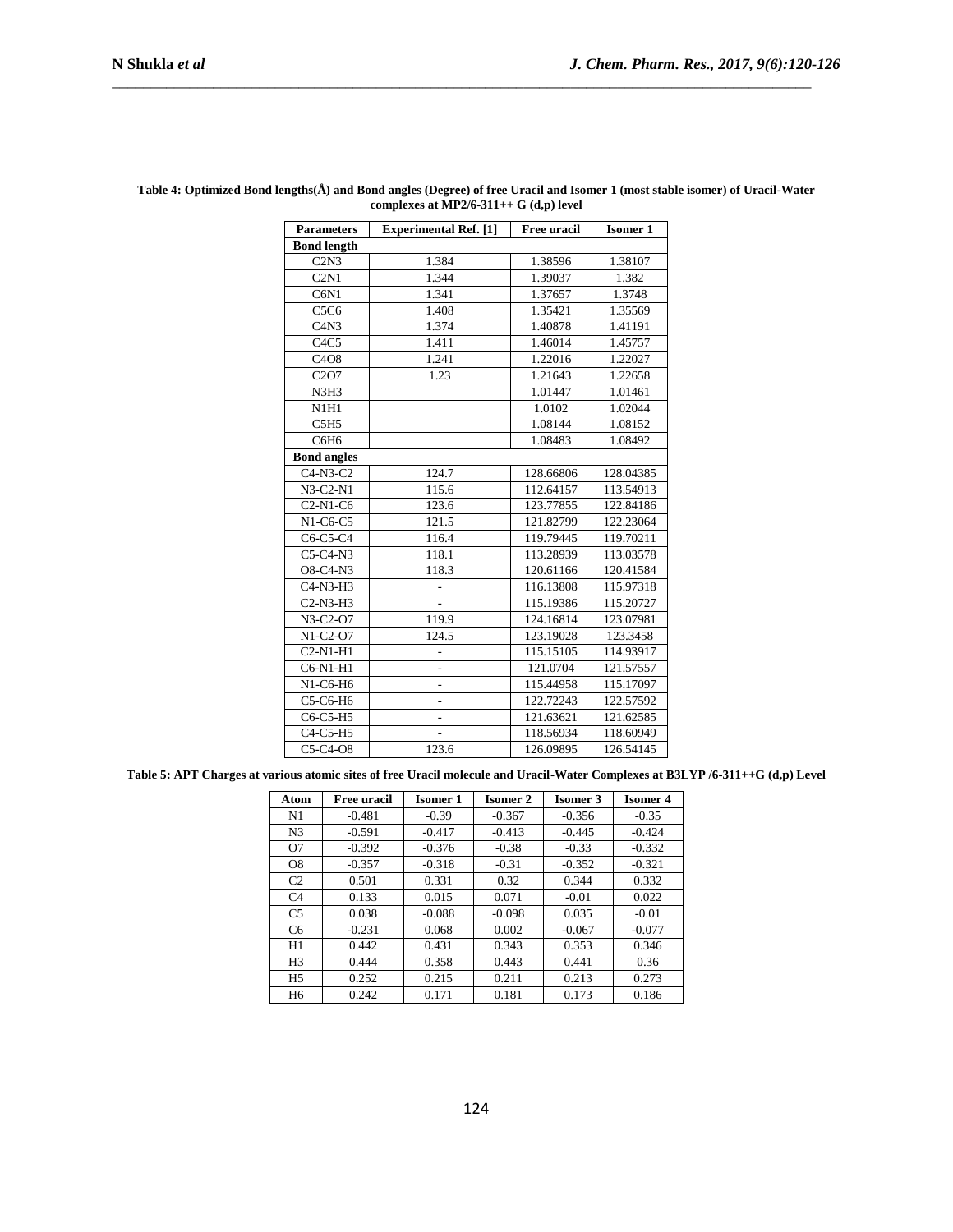| Atom           | <b>Free uracil</b> | <b>Isomer 1</b> | <b>Isomer 2</b> | <b>Isomer 3</b> | <b>Isomer 4</b> |
|----------------|--------------------|-----------------|-----------------|-----------------|-----------------|
| N1             | $-0.092$           | 0.107           | $-0.043$        | $-0.103$        | $-0.074$        |
| N <sub>3</sub> | $-0.03$            | $-0.001$        | 0.105           | 0.096           | $-0.086$        |
| O7             | $-0.513$           | $-0.571$        | $-0.575$        | $-0.517$        | $-0.519$        |
| O <sub>8</sub> | $-0.56$            | $-0.574$        | $-0.561$        | $-0.645$        | $-0.621$        |
| C <sub>2</sub> | 0.562              | 0.5             | 0.512           | 0.535           | 0.543           |
| C <sub>4</sub> | 0.296              | 0.295           | 0.229           | 0.203           | 0.352           |
| C <sub>5</sub> | 1.376              | 1.37            | 1.4             | 1.55            | 1.637           |
| C <sub>6</sub> | 0.56               | 0.572           | 0.591           | 0.536           | 0.447           |
| H1             | $-0.148$           | $-0.086$        | $-0.151$        | $-0.146$        | $-0.142$        |
| H <sub>3</sub> | $-0.146$           | $-0.15$         | $-0.123$        | $-0.127$        | $-0.144$        |
| H <sub>5</sub> | $-0.681$           | $-0.69$         | $-0.687$        | $-0.727$        | $-0.767$        |
| H <sub>6</sub> | $-0.623$           | $-0.712$        | $-0.654$        | $-0.621$        | $-0.627$        |

#### **Table 6: APT Charges at various atomic sites of free Uracil molecule and Uracil-Water Complexes at B3LYP / Aug-CC-pVDZ Level**

\_\_\_\_\_\_\_\_\_\_\_\_\_\_\_\_\_\_\_\_\_\_\_\_\_\_\_\_\_\_\_\_\_\_\_\_\_\_\_\_\_\_\_\_\_\_\_\_\_\_\_\_\_\_\_\_\_\_\_\_\_\_\_\_\_\_\_\_\_\_\_\_\_\_\_\_\_\_\_\_\_\_\_\_\_\_\_\_\_\_

**Table 7: APT Charges at various atomic sites of free Uracil and Isomer 1 (most stable isomer) of Uracil-Water complexes at Mp2/6- 311++G (d, p) level**

| Atom<br><b>Free uracil</b> |          | <b>Isomer 1</b> |
|----------------------------|----------|-----------------|
| N <sub>1</sub>             | $-0.546$ | $-0.562$        |
| N <sub>3</sub>             | $-0.591$ | $-0.59$         |
| O7                         | $-0.438$ | $-0.474$        |
| O <sub>8</sub>             | $-0.405$ | $-0.405$        |
| C <sub>2</sub>             | 0.568    | 0.527           |
| C <sub>4</sub>             | 0.211    | 0.134           |
| C <sub>5</sub>             | $-0.155$ | $-0.21$         |
| C6                         | 0.086    | 0.204           |
| H1                         | 0.387    | 0.488           |
| H <sub>3</sub>             | 0.406    | 0.401           |
| H <sub>5</sub>             | 0.251    | 0.256           |
| H <sub>6</sub>             | 0.228    | 0.225           |

## **CONCLUSIONS**

The optimized geometries of uracil and four isomers of uracil-water complexes have been calculated employing abinitio with MP2/6-311++G (d,p) level and DFT with the hybrid functional B3LYP/6-311++G (d,p) and B3LYP /Aug-CC-pVDZ levels. The most of the geometrical parameters for uracil-water complexes remains the same as uracil excepted the geometry of the site of the water bonded atom. Structural parameters of the optimized geometries, total energies and the APT charges of uracil-water complex have been discussed in detail. We show that addition of water molecules in uracil, the strength of the binding energy decreases i.e. stability increases. The optimized bond length and bond angles are in agreement with the corresponding experimental results.

#### **ACKNOWLEDGEMENT**

Authors are grateful to Secretary and Principal, Udai Pratap Autonomous College for providing necessary facilities.

## **REFERENCES**

- [1] GS Parry. *Acta Cryst*. **1954**, 7, 313.
- [2] T van Mourik; SL Price; DC Clary. *J Phys Chem A*. **1999**, 103, 1611-1618.
- [3] S Rybak; K Szalewicz; B Jeziorski; G Corongiu. *Chem Phys Lett*. **1992**, 199, 567.
- [4] J Smets; WJ McCarthy; LJ Adamowicz. *Phys Chem*. **1996**, 100, 14655.
- [5] JS Singh. *Spectrochimica Acta Part A*. **2003**, 117, 502-518.
- [6] H Tavakol. *A J Chem*. **2017**, 10, S786-S799.